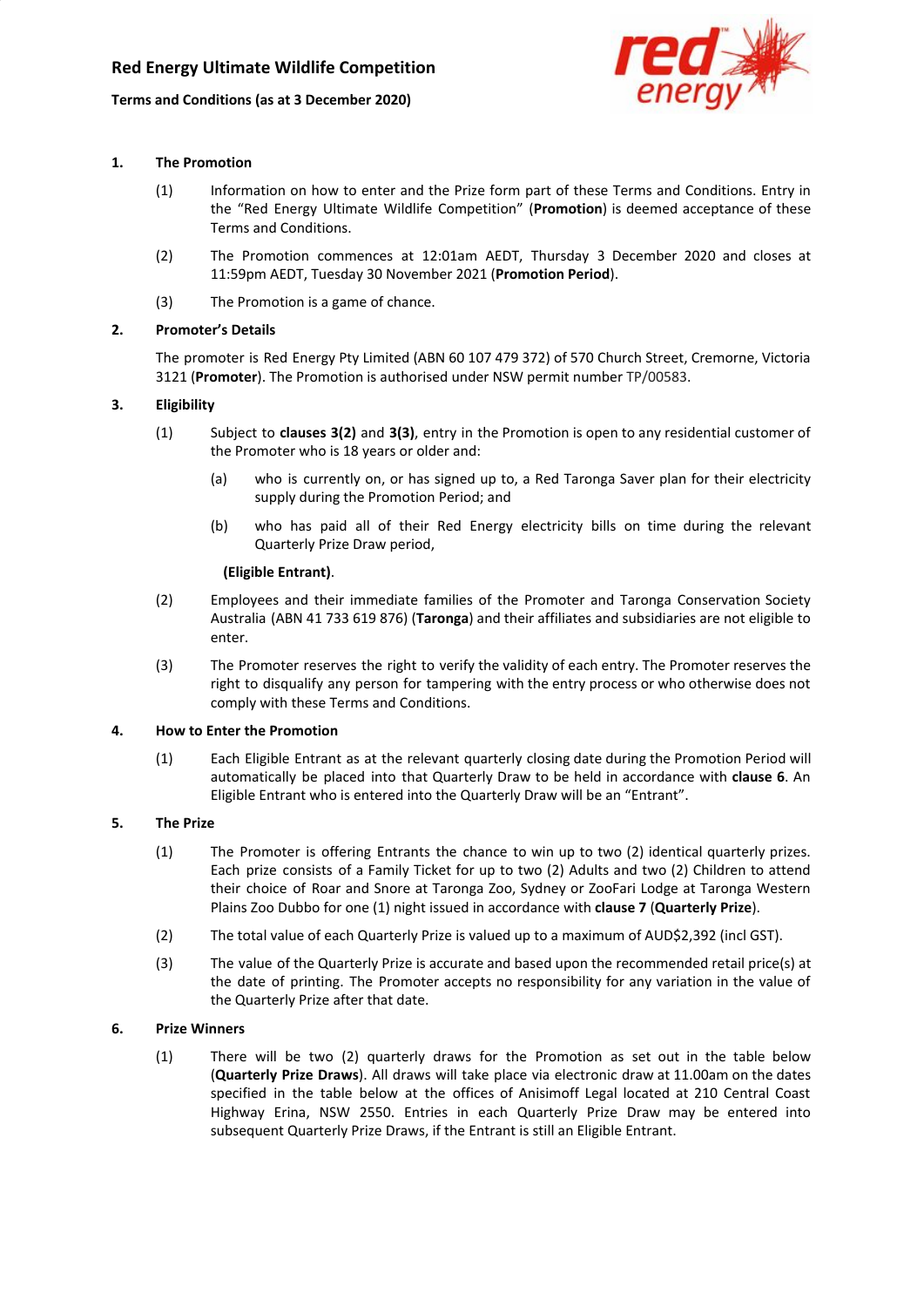

| <b>Quarterly Draw</b> | <b>Entries open</b>              | <b>Entries close</b>                                | Quarterly<br><b>Draw Date</b> | <b>Publication</b><br>Date | <b>Unclaimed</b><br><b>Prize Draw</b><br>date |
|-----------------------|----------------------------------|-----------------------------------------------------|-------------------------------|----------------------------|-----------------------------------------------|
| Draw 1                | 12:01AM AEDT<br>3 December 2020  | 11:59PM AEDT<br>2 March 2021                        | 9 March<br>2021               | 12 March<br>2021           | 11 June 2021                                  |
| Draw <sub>2</sub>     | 12:01AM AEDT<br>3 March 2021     | 11:59PM AEST<br>1 June 2021                         | 8 June 2021                   | 11 June<br>2021            | 10<br>September<br>2021                       |
| Draw <sub>3</sub>     | 12:01AM AEST<br>2 June 2021      | 11:59PM AEST<br>$\overline{7}$<br>September<br>2021 | 14<br>September<br>2021       | 17<br>September<br>2021    | 17 December<br>2021                           |
| Draw 4                | 12:01AM AEST<br>8 September 2021 | 11:59PM AEDT<br>November<br>30<br>2021              | 7 December<br>2021            | 10<br>December<br>2021     | 11 March<br>2022                              |

- (2) The first five (5) valid entries drawn in each Quarterly Prize Draw will win the Quarterly Prize (**Quarterly Prize Winners**).
- (3) Within two (2) business days of the Quarterly Prize Draw, the Promoter will notify the Quarterly Prize Winners by:
	- (a) email, at the email address registered with the Promoter;
	- (b) telephone, at the telephone number registered with the Promoter; and
	- (c) publishing the Quarterly Prize WInner's details on the Promoter's website at redenergy.com.au/zoo-winners.
- (4) If a Quarterly Prize Winner:
	- (a) responds within three (3) calendar months of the Quarterly Prize Draw, they will have been deemed to have accepted with Quarterly Prize (**Winner's Acceptance**); or
	- (b) fails to respond within three (3) calendar months of the Quarterly Prize Draw, their Prize will be deemed unclaimed.
- (5) The Promoter may conduct such further draws as necessary for any unclaimed Quarterly Prizes (subject to the approval of the relevant gaming authorities in each State). The redraw will be conducted at the offices of Anisimoff Legal located at 210 Central Coast Highway Erina, NSW 2550 at 9:00am AEDT/AEST on the dates specified in the table above, subject to any written direction under applicable law. Any Prize Winner(s) of an unclaimed Prize will be notified in the manner set out in **clause 6(3)**. Any further draws that may be required to allocate any Prize that remains unclaimed following the redraw held on the dates specified in the table above will be conducted in accordance with the instructions of the relevant State gaming authorities.

## **7. Prize Details**

(1) Within a reasonable time frame after the Winner's Acceptance, Taronga will contact the Quarterly Prize Winner directly on the Promoter's behalf to arrange the itinerary associated with the Quarterly Prize. The Quarterly Prize Winner will only be able to redeem and use the Quarterly Prize when Red Energy is responsible for the Quarterly Prize Winner's electricity gas account and the Quarterly Prize Winner has not otherwise transferred to a new energy retailer.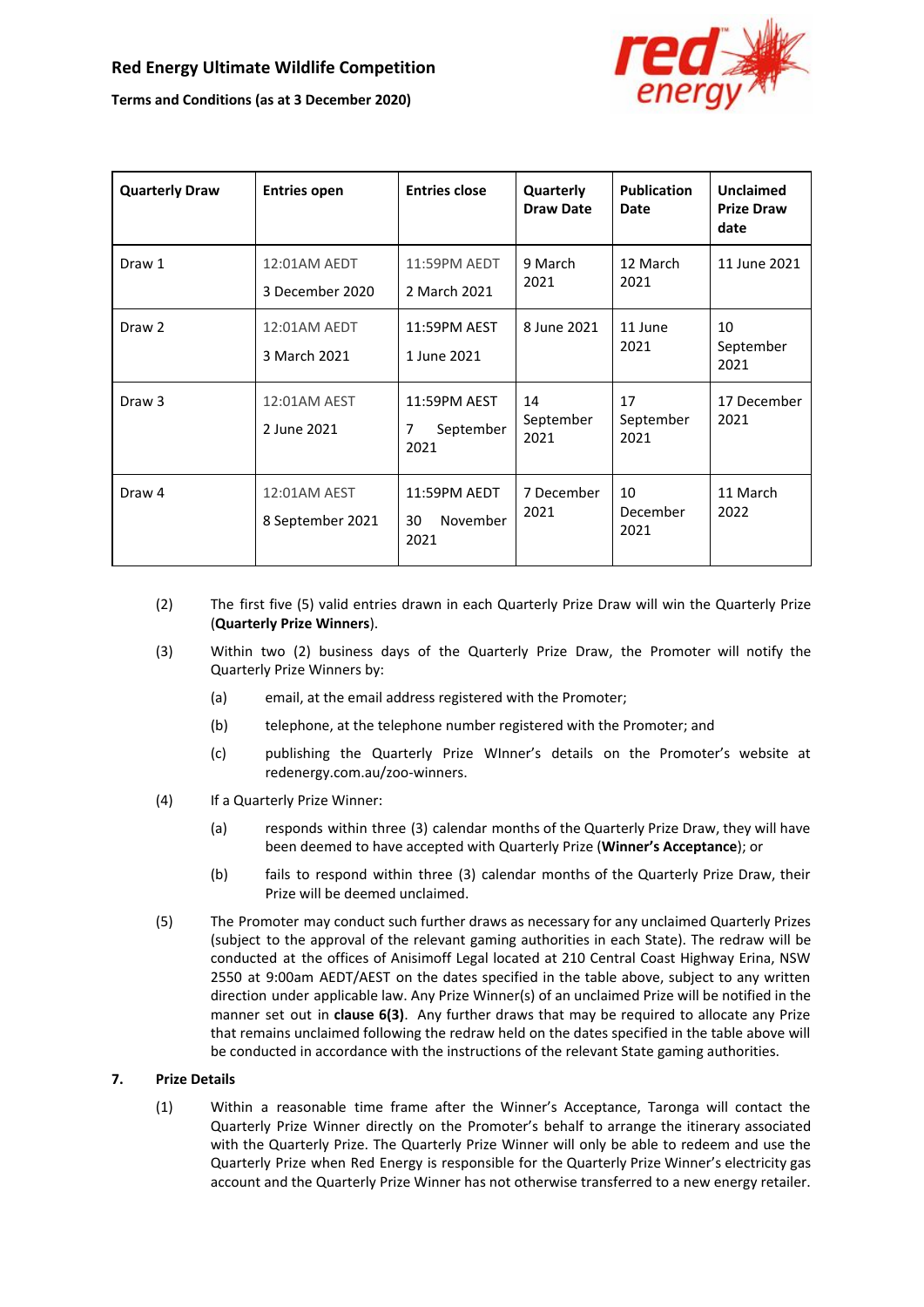

Taronga will also provide the Quarterly Prize Winner with all information, vouchers and all other necessary instructions in order for the Quarterly Prize Winner to redeem the Quarterly Prize. The Quarterly Prize Winner must cooperate with Taronga, who will book and arrange the Quarterly Prize on the Promoter's behalf.

- (2) The Quarterly Prize will expire 12 months from the date of the Winner's Acceptance.
- (3) It is the responsibility of the Quarterly Prize Winner to organise transport to/from Taronga Zoo, Sydney or Taronga Western Plains Zoo Dubbo (as applicable).
- (4) The Quarterly Prize Winner and their companions are responsible for their own travel insurance for the period of travel.
- (5) Hotel incidentals, transfers, spending money, meals, phone calls, taxis, additional activities and travel expenses and any other ancillary costs, including but not limited to insurance and any applicable insurance excesses, not listed in the Prize Details above or as advised by the Promoter at the time of winning are the responsibility of the Quarterly Prize Winner and their companions as incurred.
- (6) Dates, venues and schedules are not under the Promoter's control and are subject to change. The Promoter takes no responsibility for any date, venue or schedule changes.
- (7) Use of the Quarterly Prize is subject to the following Terms and Conditions: <https://taronga.org.au/sydney-zoo/accommodation/roar-and-snore#termsandconditions>

<https://taronga.org.au/dubbo-zoo/accommodation/zoofari-lodge#termsandconditions>

## **8. Other Matters Relating to the Promotion**

- (1) It is a condition of accepting the Prize that the Prize Winner and his/her companions may be required to sign a release of liability in a form to be determined at the absolute discretion of the Promoter.
- (2) If a Prize or receipt of it incurs a tax liability, the Prize Winner is liable for payment of such tax.
- (3) It is a condition of accepting a Prize that the Prize Winner accepts the conditions applicable to the individual components of the Prize. The Prize cannot be transferred, exchanged or redeemed for cash.
- (4) Subject to State legislation and (if required) the approval of any relevant gaming authorities, the Promoter reserves the right to substitute the Prize in whole (or any of its components), with a substitute prize of equal or greater value and the Prize will be notified accordingly.
- (5) Acceptance of the Prize is deemed consent for the Promoter to use the Prize Winner's details, voice, image, likeness and photographs for promotional, marketing and publicity purposes on the Promoter's website or in other forms of social media or on other websites or in any other media used by the Promoter for an indefinite time without any further attribution, reference, payment or other compensation to the Prize Winner.

## **9. Privacy**

By entering this Promotion, each Entrant is taken to consent to the Promoter using the Entrant's personal information to administer the Promotion and disclosing the Entrant's personal information to organisations that assist the Promoter with administering the Promotion to third parties as required by law. If the information requested is not provided by the Entrant, the Entrant may not participate in the Promotion. For details about how the Promoter may use your information, and what your rights are under Australian privacy laws, please refer to the Promoter's Privacy Policy available a[t](https://www.redenergy.com.au/privacy) [redenergy.com.au/privacy.](https://www.redenergy.com.au/privacy)

## **10. Liability**

(1) Nothing in these Terms and Conditions limits, excludes or modifies or purports to limit, exclude or modify the statutory consumer guarantees as provided under the Australian Consumer Law